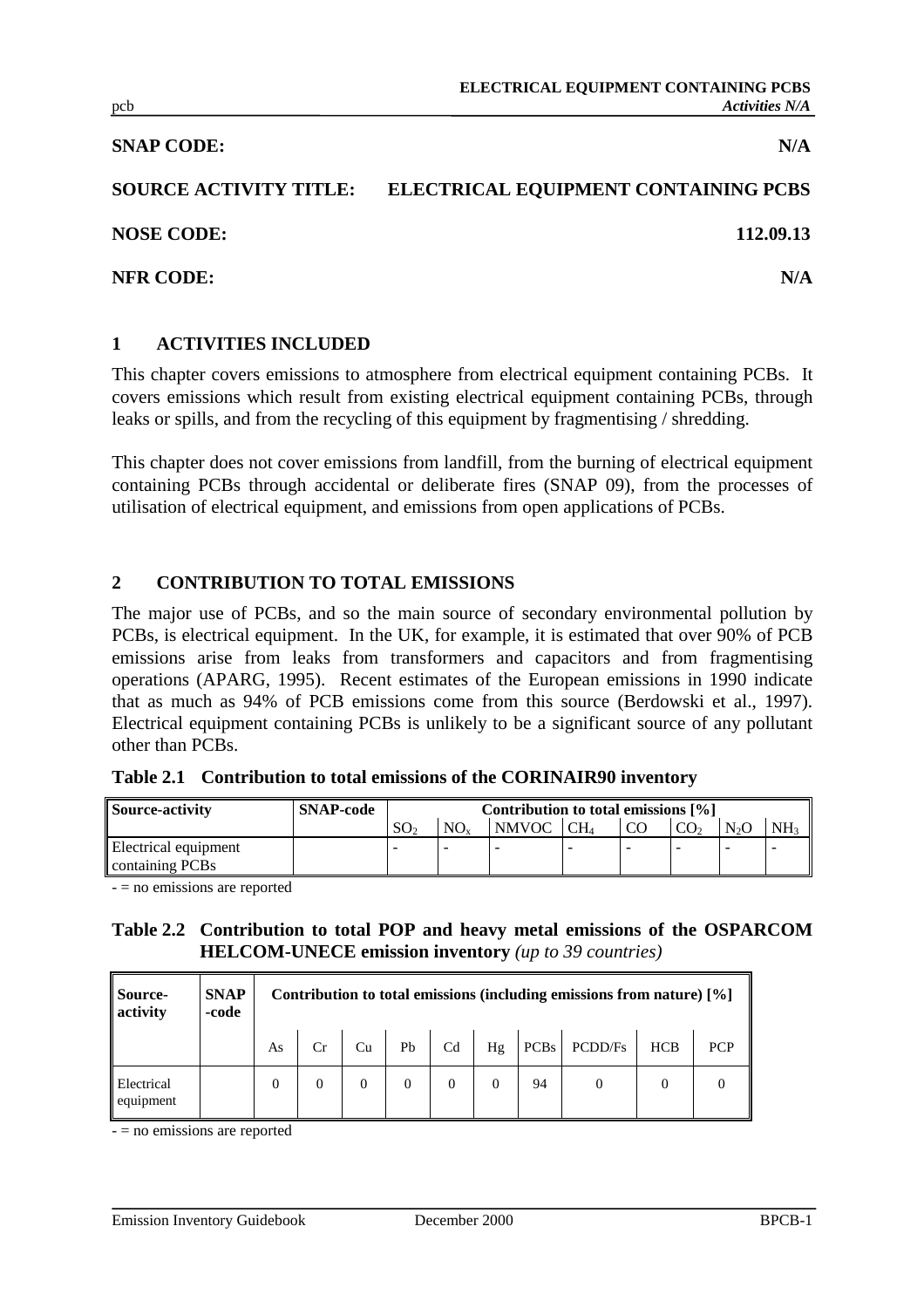## **3 GENERAL**

## **3.1 Description**

PCBs are synthetic organic compounds, which mix well with organic solvents and plastics, etc. They are stable to strong acids and alkalis. This high chemical stability, together with their electrical stability (particularly at variable voltage), as well as their resistance to degradation at high temperatures, have in the past resulted in a range of industrial applications. PCBs were widely used as dielectric fluids for a long period (approx. from 1929 to 1988), mainly in industrial transformers and capacitors.

The main difficulty in compiling an inventory of PCB emissions is the tracking and identification of PCB-containing equipment, since there are no relevant readily available statistics.

## **3.2 Definitions**

Capacitor - a device for accumulating and holding a charge of electricity. Some were made with PCBs as the dielectric fluid.

Dielectric fluid - insulating material used in electrical equipment, separating the conduction surfaces (sometimes containing PCBs).

Fragmentising operations - the breaking up of household appliances (e.g. cookers, refrigerators) for recycling.

PCBs - polychlorinated biphenyls. A subset of the synthetic organic chemicals known as chlorinated hydrocarbons; this includes any chemical substance of the biphenyl molecule that has been chlorinated to varying degrees. The chemical formula for PCBs can be represented as  $C_{12}H_{(10-n)}Cl_n$ , where n is number of chlorine atoms within the range of 1-10. A total of 209 individual isomers exist; these range from liquids to high-melting crystalline solids.

Transformer - a device that is used to raise and lower voltage. PCB-containing transformers are typically located in electricity facilities and industrial sites.

## **3.3 Activities**

## **3.3.1 Electrical equipment and PCB use**

The main use of PCBs has been as dielectric insulating materials in electrical equipment such as capacitors and transformers (see Table 3.1). Most countries have not manufactured PCBs for many years, but many of the old appliances still exist; the useful life of such appliances is 20-30 years.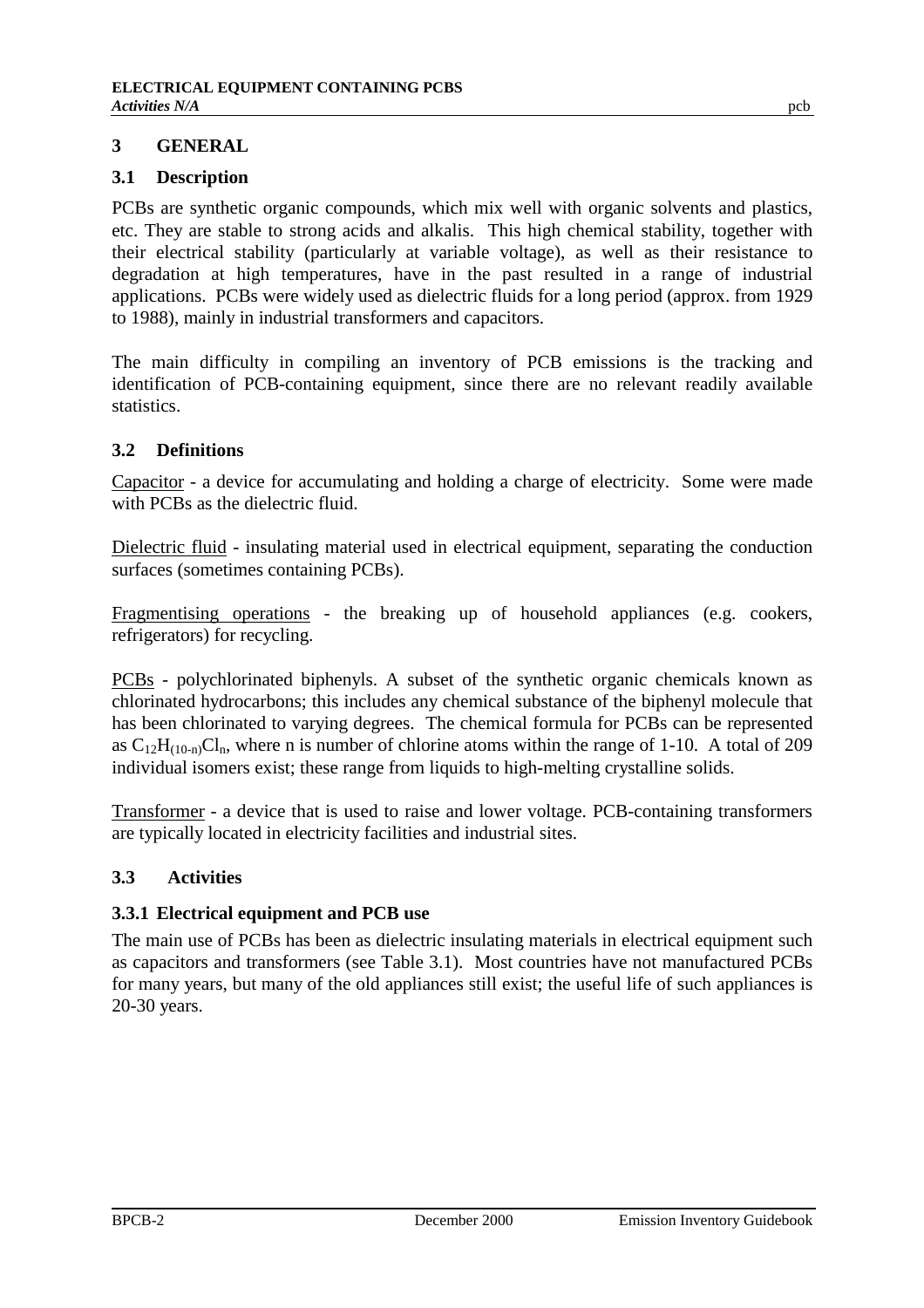| <b>Country</b> | % of total PCBs used as dielectric fluids | <b>Reference</b>          |
|----------------|-------------------------------------------|---------------------------|
| <b>USA</b>     | until 1971, 61%; after 1971, 100%         | <b>USEPA, 1987</b>        |
| Germany        | 55.5%                                     | Dobson and van Esch, 1993 |
| Japan          | 66%                                       | Neumeier, 1998            |
| Russia         | 75%                                       | Kakareka et al., 2000     |

**Table 3.1 Use of PCBs in USA, Germany, Japan and Russia**

The majority (70%) of capacitors are used as power capacitors; high frequency capacitors have the next highest usage (Gulevich, 1981, data for the former USSR). Power capacitors are used in high and low voltage transmission lines or in high frequency transmission units for a variety of purposes, such as:

- to increase the capacity factor of industrial electrical units;
- to increase the capacity factor of induction electrical and thermal units;
- to compensate for reactive resistance of long-distance power transmissions;
- to take off power from high voltage transmission lines;
- to filter traction substation:
- to generate impulse current and voltage;
- to start capacitor electric motors;
- in mine electric locomotives:
- in ultrasonic units.

They can be used both as separate units and in the form of complex capacitor units or batteries.

Power capacitors produced in different countries have similar size parameters. Large high voltage capacitors typically weigh 54 kg, of which 11 kg are PCBs (USEPA, 1987); power factor correction capacitors produced in the USSR have 2 typical sizes, weighing 28-35 kg and 54-60 kg, of which 10 and 19 kg are PCBs respectively (Kakareka, 2000).

**Small capacitors** include motor start capacitors and ballast capacitors. Motor start capacitors are used with single phase motors to provide starting torque; these capacitors can be found also in household electrical appliances including refrigerators, cookers, washing machines, air conditioners, dishwashers, etc (UNEP, 1999). Many such appliances are still in use but it is difficult to establish what proportion of these goods have PCB-containing components. Ballast capacitors are found within fluorescent, mercury, and sodium lighting fixtures, and neon lights; they typically weigh 1.6 kg, of which 0.05 kg are PCBs (USEPA, 1987).

**Transformers** are used for electric power transformation in power transmission lines and in power energy receipt and use units. The transformer is a very important component in different types of electrical circuits, from small-signal electronic circuits to high-voltage power transmission systems. The physical size and shape of transformers, and therefore the volume of PCBs in them, vary greatly. Transformers can range in size from not much bigger than a pea up to the size of a small house (UNEP 1999); the volume of PCBs typically ranges from 0.2 to 4.1 tonnes (Kakareka, 2000).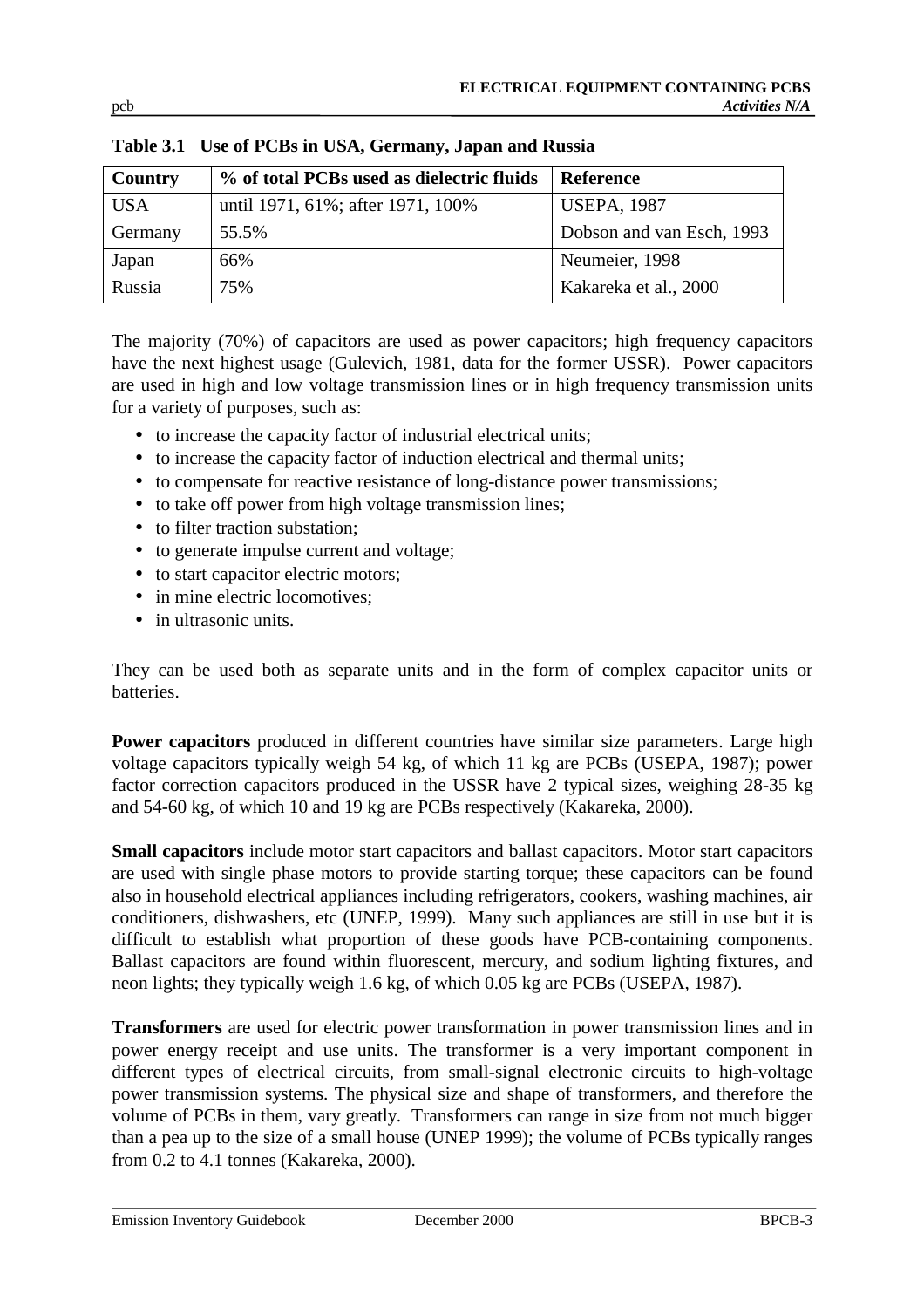## **3.3.2 PCBs as dielectric fluid**

Commercial products known generically as PCBs are mixtures of individual isomers in which the chlorine content is between 21 and 68%. Registered trade names for some commercial brands of PCBs are: Aroclor, Chlorinol, Askarel, Dykanol, Pyranol (USA), Pyralene (France), Clophen (Germany), Kannechlor (Japan), Delor (Czechoslovakia), Sovol, Trichlorobiphenyls, Sovtol (USSR). Arochlor is the best known of the PCB formulation and has served as a standard. Example characteristics are shown in Table 3.2.

| <b>Name</b>             | <b>Composition</b>                                              | <b>Density</b> at<br>$20^{\circ}$ C, kg/m <sup>3</sup> | <b>Chlorine</b><br>content, % |  |  |  |  |
|-------------------------|-----------------------------------------------------------------|--------------------------------------------------------|-------------------------------|--|--|--|--|
| For capacitors          |                                                                 |                                                        |                               |  |  |  |  |
| Sovol                   | Pentachlorobiphenyl                                             | 1.55                                                   | 54.6                          |  |  |  |  |
| <b>TCB</b>              | Trichlorobiphenyl                                               | 1.4                                                    | 42                            |  |  |  |  |
| Aroclor 1232            | Dichlorobiphenyl                                                | 1.27-1.28                                              | 32                            |  |  |  |  |
| Aroclor 1242            | Trichlorobiphenyl                                               | 1.38-1.39                                              | 42                            |  |  |  |  |
| Aroclor 1248            | Tetrachlorobiphenyl                                             | 1.405-1.415                                            | 48                            |  |  |  |  |
| Aroclor 1254            | Pentachlorobiphenyl                                             | 1.495-1.505                                            | 54                            |  |  |  |  |
| Clophen<br>$-30$        | Trichlorobiphenyl                                               | 1.35                                                   | 42                            |  |  |  |  |
| Pyralene 1460           | Polychlorobiphenyls+Polychlorobenzenes                          | 1.41                                                   |                               |  |  |  |  |
| Pyralene 1499           | Trichlorobiphenyl                                               | 1.38                                                   | 42                            |  |  |  |  |
| Pyralene 2000           | Dichlorobiphenyl                                                | 1.29                                                   | 32                            |  |  |  |  |
| Pyralene 3010           | Trichlorobiphenyl                                               | 1.38                                                   | 42                            |  |  |  |  |
| Pyralene 5000           | Pentachlorobiphenyl                                             | 1.55                                                   | 54                            |  |  |  |  |
| <b>For transformers</b> |                                                                 |                                                        |                               |  |  |  |  |
| Askarel                 | Polychlorobiphenyls $(60-70%)$ + Chlorobenzene (30-<br>$40\%$ ) |                                                        |                               |  |  |  |  |
| Sovtol-10               | Pentachlorobiphenyl (90%) + Trichlorobenzene (10%)              | 1.52-1.54                                              |                               |  |  |  |  |
| Hexol                   | Pentachlorobiphenyl $(20%)$ + Hexachlorobutadiene<br>$(80\%)$   | 1.64                                                   |                               |  |  |  |  |

**Table 3.2 Chlorinated liquid dielectric characteristics (Kakareka, 2000)**

## **3.3.3 Leaks from transformers and capacitors**

The majority of emissions of PCBs arise from leaks from electrical transformers and capacitors which contain PCBs and which are in a poor condition and/or are poorly maintained.

It is likely that the oil of some transformers that were not originally deliberately filled with PCBs has become contaminated with PCBs. However, it is estimated that over 90% of these transformers are contaminated to levels less than 50 ppm (APARG 1995). The source of this contamination is likely to be the lack of segregation in the past of oil and PCB filling lines at manufacturers' works, and the subsequent use of recycled oil.

## **3.3.4 Fragmentising operations**

Some small capacitors containing PCBs will be landfilled with household waste, but most will be in appliances that will be partly recycled by fragmentising. This is the process by which domestic electrical appliances are shredded and the fragments separated into the following 3 fractions: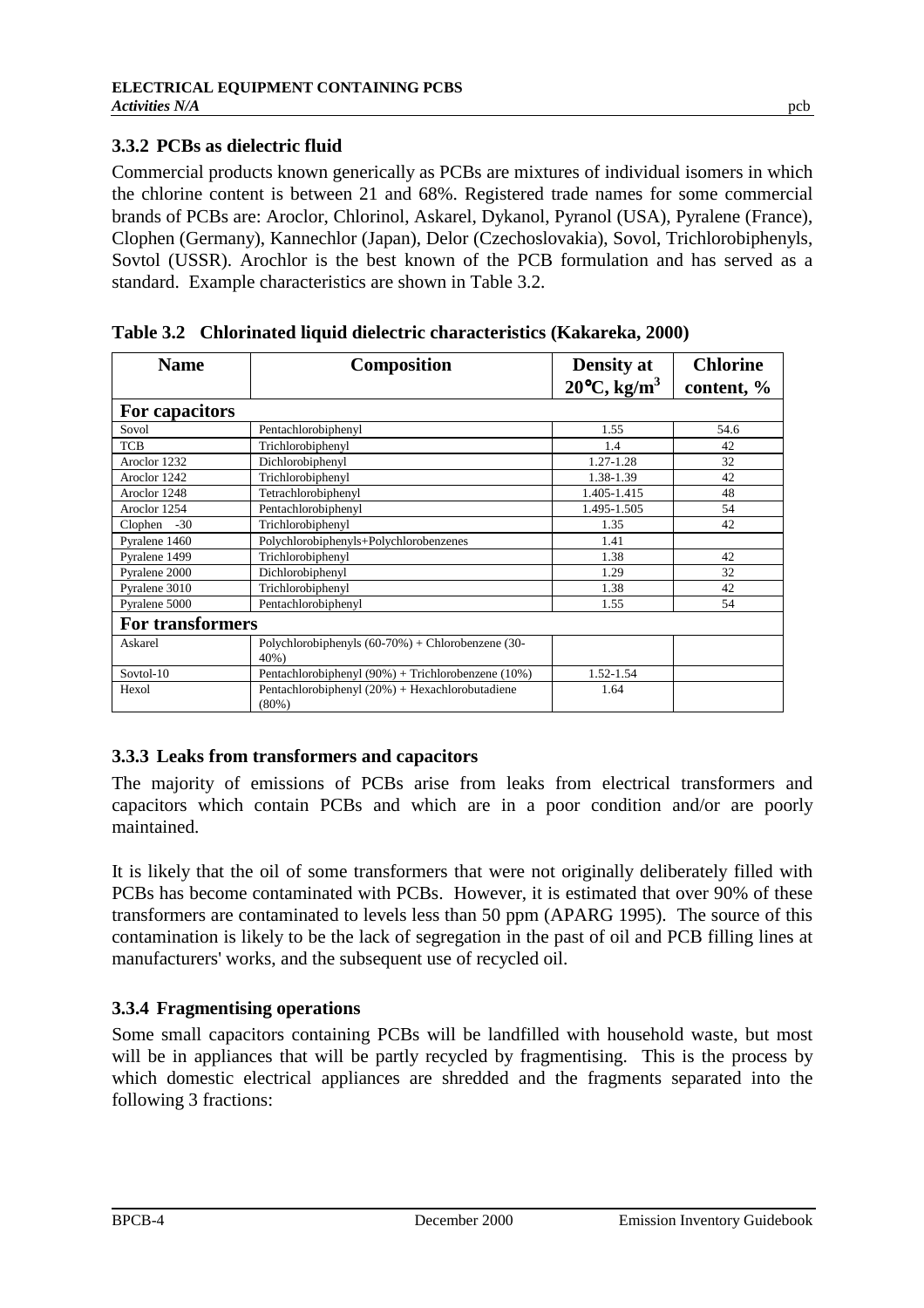- ferrous metal, which is recycled to steel producers;
- a non-ferrous metal enriched 'heavy' fraction, which is mainly disposed to landfill following processing to remove the non-ferrous metals;
- a 'light' or 'dirt' fraction that consists largely of non-metallic waste materials (e.g. wood, glass, plastic etc), which is mainly disposed to landfill.

There is the potential for PCB release both from fragmentiser wastes disposed to landfill and from the fragmentiser process itself, as well as during metal processes when recycled ferrous metal is used. The release of PCBs to atmosphere greatly depends on the process temperatures.

## **3.3.5 Disposal of electrical equipment containing PCBs**

Large quantities of PCBs have been disposed to landfill in the past, mainly in the form of electrical components or fragmentiser residues, but discarded electrical equipment known to contain PCBs is now often disposed of by chemical waste incinerators. However, emissions from disposal of electrical equipment are not covered by this chapter.

#### **3.4 Emissions**

The major source of PCBs arises from leaks of dielectric fluid containing PCBs from large electrical transformers and capacitors which are in poor condition. PCB emissions from transformers and capacitors during normal operation are negligible (section 3.3.3).

In addition, fragmentising operations are also likely to be significant sources of PCBs where electrical appliances containing PCBs are involved (section 3.3.4).

## **3.5 Controls**

Not all PCB-filled transformers are identifiable, although many of the ones that are known are owned by organisations that operate to rigorous safety standards. In such cases the environmental impact of leaks from the transformers has therefore been minimised. These transformers can be landfilled after being drained and flushed, and the PCBs are accessible for controlled disposal, usually by incineration.

## **4 SIMPLER METHODOLOGY**

There are limited data available on emissions of PCBs from electrical equipment and therefore the simple methodology is based on emission factors which have been developed by calculation, using population as the activity. The emissions can be estimated using the equations below. Default emission factors are given in Section 8.

#### **4.1 Transformers and Capacitors**

Atmospheric emission of PCBs from transformers/capacitors  $=$  (per capita emission factor) x (population)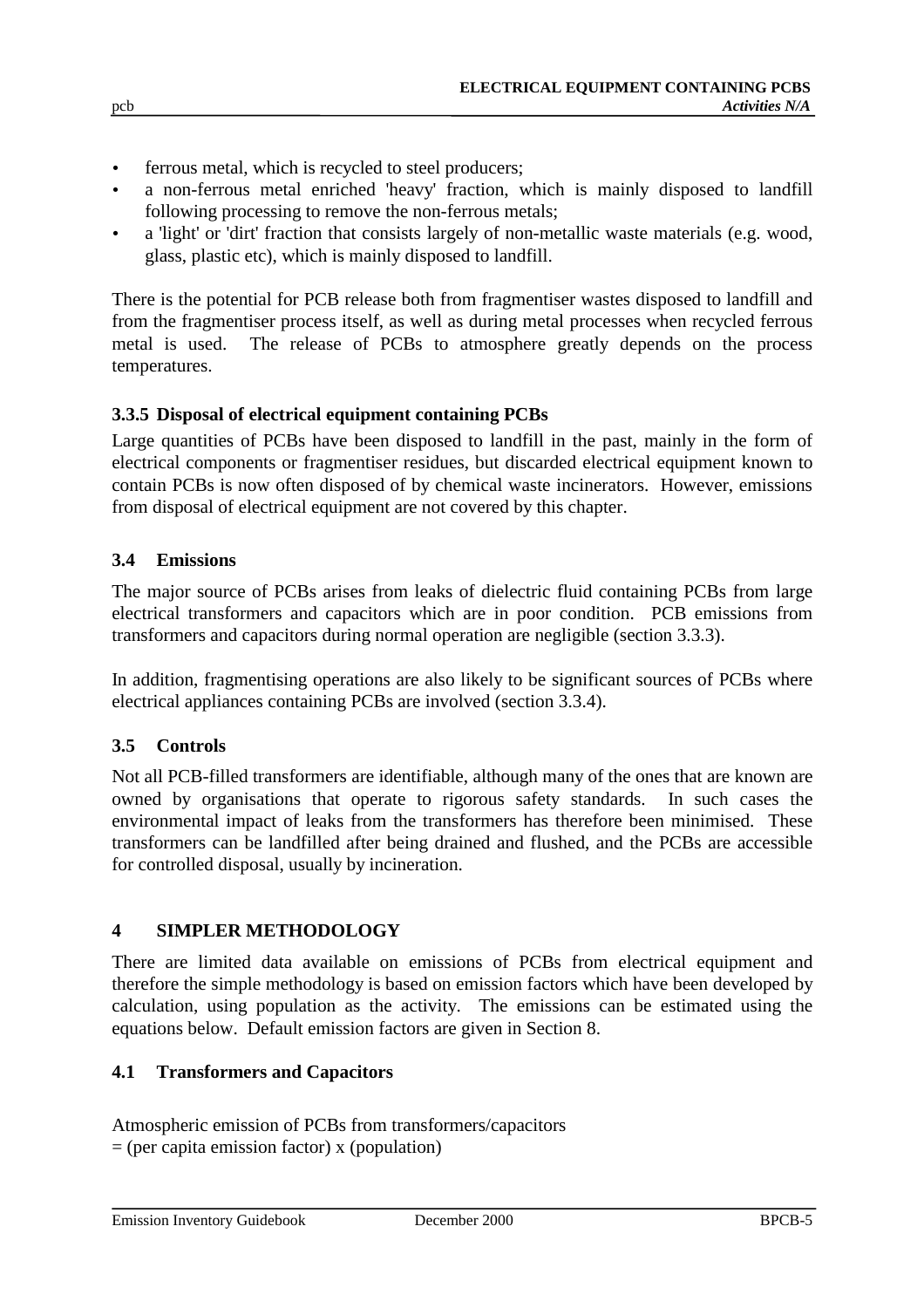## **4.2 Fragmentising Operations**

Atmospheric emission of PCBs from fragmentising operations  $=$  (per capita emission factor) x (population)

For the emission of PCBs from fragmentising operations, the emission can also be estimated using an emission factor based on the quantity of ferrous scrap recycled, using the equation:

Atmospheric emission of PCBs from fragmentising operations  $=$  (emission factor per unit mass of ferrous metal recycled) x (mass of ferrous metal recycled)

## **5 DETAILED METHODOLOGY**

The detailed methodology involves a review of the estimated number of transformers and capacitors in a country and an analysis of the proportion of these which contain PCBs and the proportion which have the potential to leak. This analysis would therefore require a more detailed audit of electrical equipment within a country.

Similarly, for fragmentising operations, the detailed methodology involves an analysis of the types of ferrous scrap recycled, and requires more detailed knowledge of the quantity of PCBs within the different types of ferrous scrap.

The first stage in the inventory of electrical equipment with PCBs requires the identification of power capacitors and power transformers, ie those devices where most of the PCBs have been used. This group alone can consist of thousands of appliances distributed over hundreds of users, so their full inventory is a very complicated task. As the first approximation a selective inventory of main users can be proposed.

This inventory should detail separately transformers and capacitors, with an indication of their type, dielectric type, equipment number, year of manufacture, producer. Electrical equipment that was in operation, in reserve or damaged must also be taken into account. It is not always possible to determine the capacitor type and the year of its manufacture; there are problems of dielectric type determination (often it is defined under a general name 'synthetic'). It is difficult to track equipment as in many cases capacitors have no registration certificates, as there are no regulations for PCB-containing equipment operation; also some equipment may have been stored at dumps or used for other purposes.

The second stage of PCB inventory includes calculation of the volume of dielectric fluids. The amount of dielectrics in large capacitors varies depending on its type from 2.7 kg to 22- 24 kg; most of the widely used power capacitors contain 14 kg of PCBs. The volume of PCBs in transformers varies depending on its type from 0.2 t to 4.1 t (Kakareka, 2000).

Default emission factors are given in Section 8.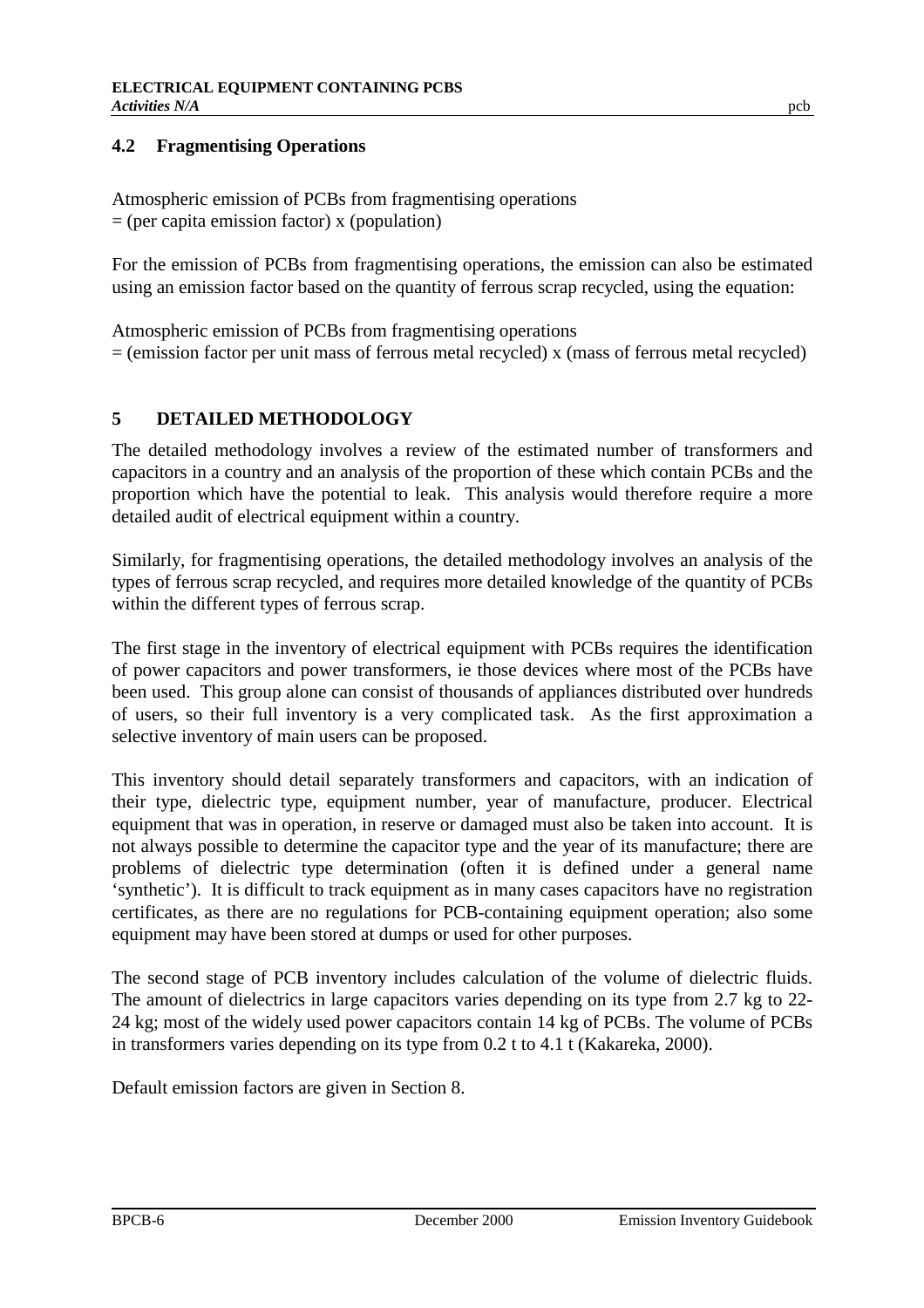## **6 RELEVANT ACTIVITY STATISTICS**

## **6.1 Simple methodology**

The simple methodology for estimating PCB emissions from leaks from transformers and capacitors requires knowledge of the population in a country. This information will be available from national statistics offices.

The simple methodology for estimating PCB emissions from fragmentising operations requires knowledge of the population or the quantity of ferrous scrap recycled in a country.

## **6.2 Detailed methodology**

The detailed methodology for estimating PCB emissions from leaks from transformers and capacitors requires detailed knowledge of the quantities of transformers and capacitors which contain PCBs and their state of maintenance. This information might be available from national Electricity Associations.

The detailed methodology for estimating PCB emissions from fragmentising operations requires knowledge of the quantities and types of ferrous scrap recycled and the quantity of PCBs in the types of ferrous scrap.

## **7 POINT SOURCE CRITERIA**

Although leaks from electrical equipment sites might be significant, limited information is likely to be available on the location and scale of leaks. Therefore electrical equipment should be treated as area sources unless reliable site specific data are available.

## **8 EMISSION FACTORS, QUALITY CODES AND REFERENCES**

Concerning emission factors presented in Table 8.1, Berdowski et al. (1997) have calculated emissions of PCBs due to leaks from transformers and capacitors for each of the European countries in 1990. The range of the per capita emission factors is large; almost two orders of magnitude. This indicates a difficulty in choosing a proper emission factor and the high uncertainty of emission estimates on the basis of these emission factors.

Table 8.3 gives default emission factors for calculating emissions to air from the amount of leakage of PCBs. The process of evaporation is very complex and has not been well studied, although it is known that rate of evaporation decreases with increase of level chlorination of PCB; therefore Trichlorobiphenyl, which is used in, and leaks from, capacitors, will evaporate more rapidly than Pentachlorobiphenyl (Sovtol-10 or other brand) from transformers.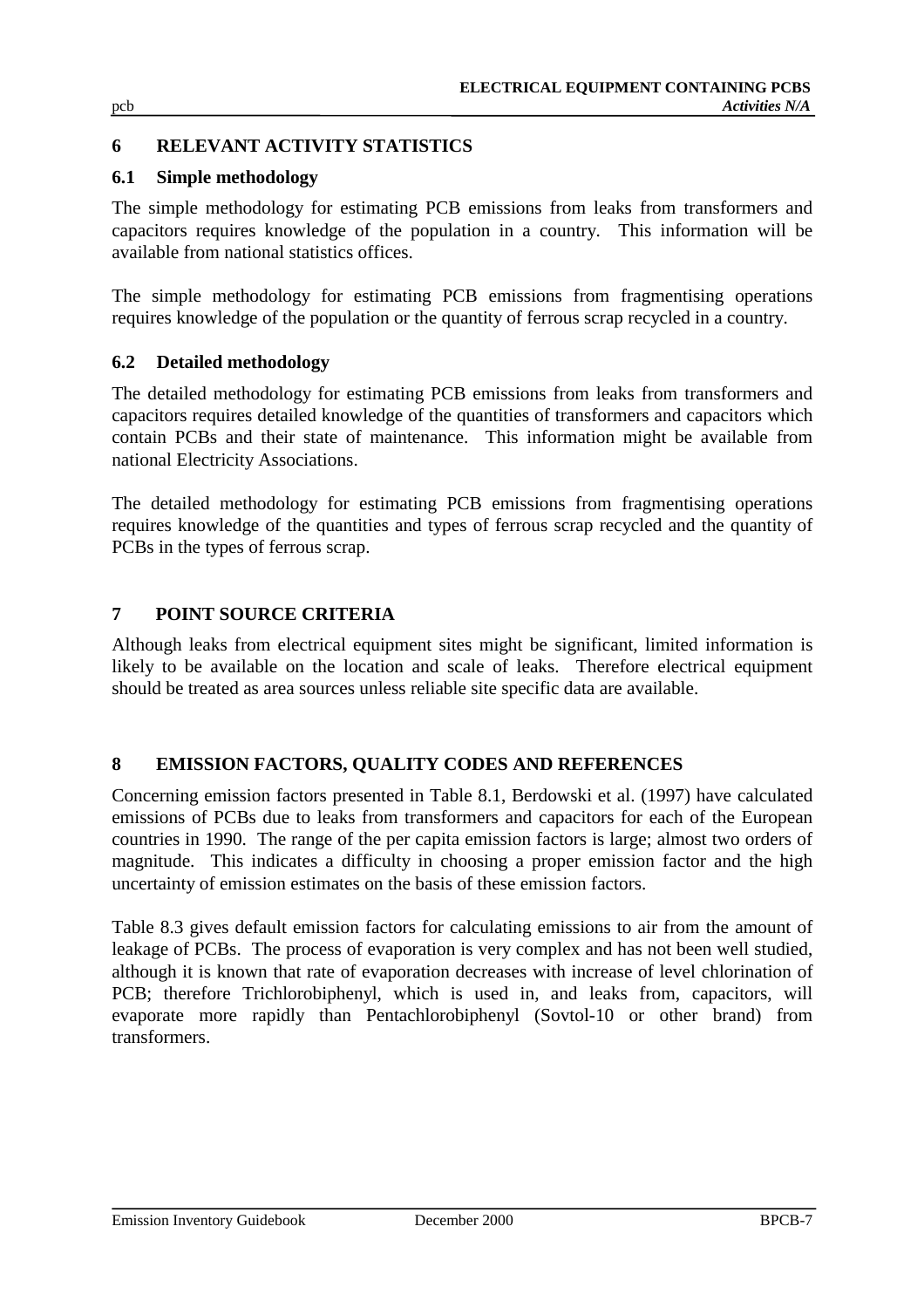## **Table 8.1 Emission factors for leaks from transformers and capacitors**

| Compound          | Equipment / process        | Abatement<br>type | Abatement<br>efficiency | <b>Fuel</b><br>type | <b>Emission factor</b>                 | Data<br><b>Quality</b> | Country or<br>region | Reference                 |
|-------------------|----------------------------|-------------------|-------------------------|---------------------|----------------------------------------|------------------------|----------------------|---------------------------|
| <b>Total PCBs</b> | Leaks from<br>transformers | None              | N/A                     | N/A                 | $0.006 - 0.5$<br>$g/c$ apita/year $^1$ | Ŀ                      | Europe               | Berdowski et al.<br>1997) |

<sup>1</sup> Recommended emission factor  $0.13$  g/capita/year

#### **Table 8.2 Emission factors for fragmentising operations (recycling of ferrous scrap)**

| Compound          | Equipment / process                                        | Abatement<br>type | Abatement<br>efficiency | <b>Fuel</b><br>type | <b>Emission factor</b>                     | Data<br><b>Quality</b> | <b>Country or</b><br>region | Reference               |
|-------------------|------------------------------------------------------------|-------------------|-------------------------|---------------------|--------------------------------------------|------------------------|-----------------------------|-------------------------|
| <b>Total PCBs</b> | Fragmentiser<br>operations (recycling<br>of ferrous scrap) | None              | N/A                     | N/A                 | 0.004<br>g/capita/year                     | E                      | UK                          | Harrad et al.<br>(1993) |
| <b>Total PCBs</b> | Fragmentiser<br>operations (recycling<br>of ferrous scrap) | None              | N/A                     | N/A                 | $0.25$ g/t of<br>ferrous scrap<br>recycled | E                      | UK                          | Harrad et al.<br>(1993) |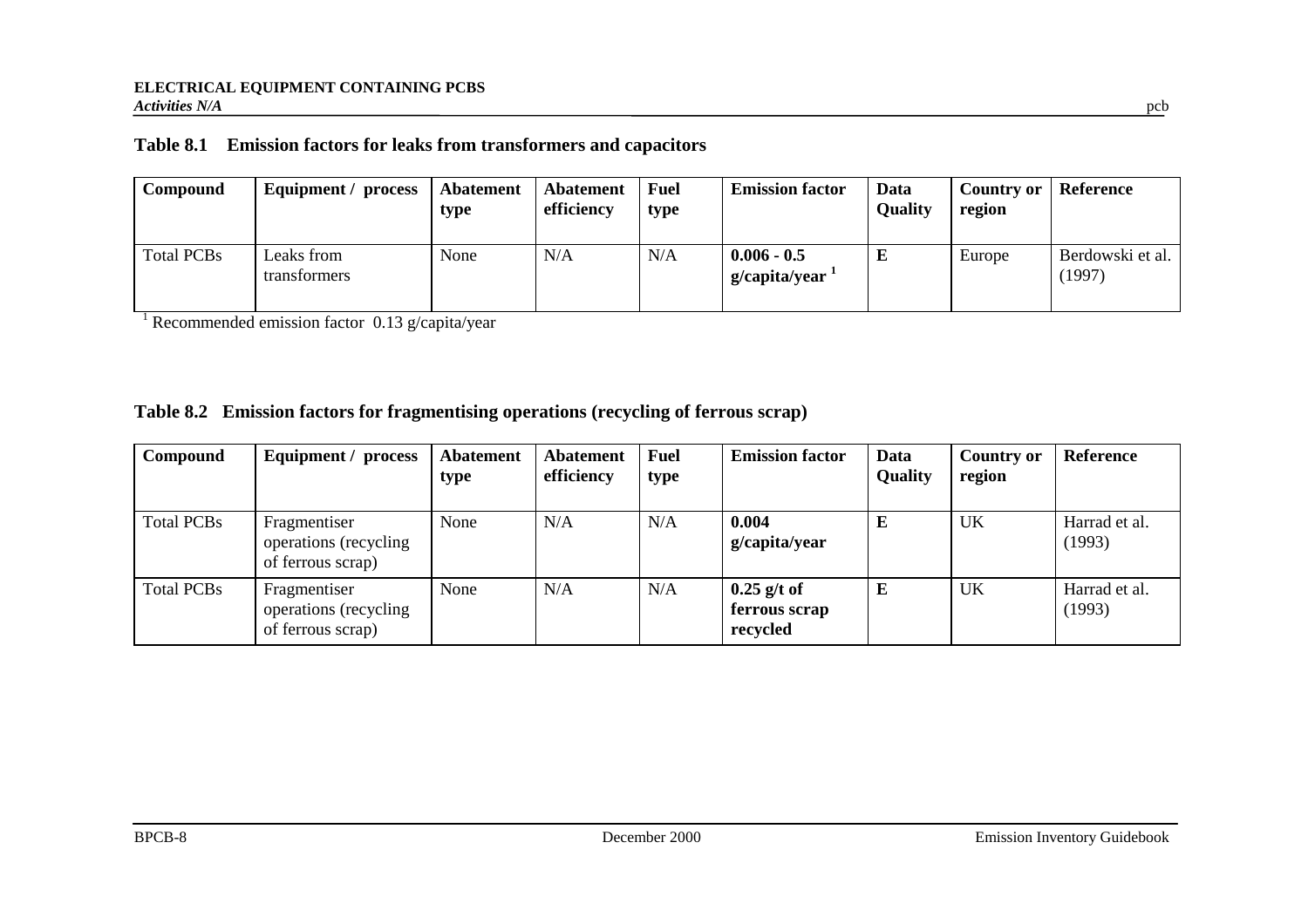# **ELECTRICAL EQUIPMENT CONTAINING PCBS**

#### pcb *Activities N/A* **Table 8.3 Leaks (releases) and emission factors of PCBs from electrical equipment, kg/t**

| Equipment    | Leaks (releases) | <b>Emission to air</b>   | Country or region | Reference                       |
|--------------|------------------|--------------------------|-------------------|---------------------------------|
| Transformers | 0.06             | $\overline{\phantom{a}}$ | Europe            | TNO, 1995                       |
|              | 0.3              |                          | North America     | <b>USEPA, 1997</b>              |
|              | 0.3              | 0.06                     | CIS countries     | Belarusian report to EMEP, 2000 |
| Capacitors   | . 6              | $\overline{\phantom{0}}$ | Europe            | TNO, 1995                       |
|              | 4.2              | $\overline{\phantom{a}}$ | North America     | <b>USEPA, 1997</b>              |
|              | 2.0              | 0.8                      | CIS countries     | Belarusian report to EMEP, 2000 |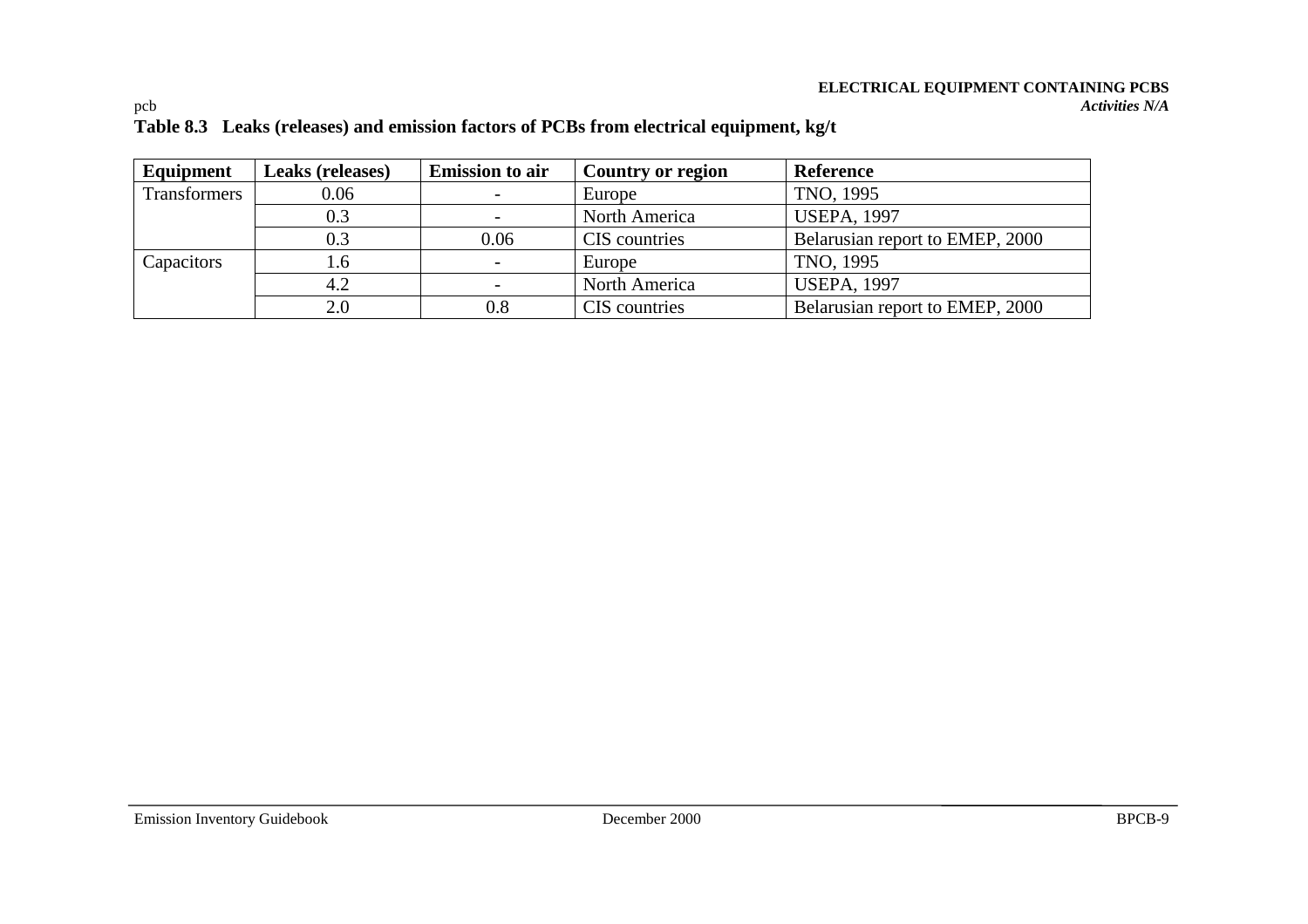## **9 SPECIES PROFILES**

No information is available on the PCB species profiles from electrical equipment.

#### **10 UNCERTAINTY ESTIMATES**

The majority of PCB emissions arise from electrical transformers and capacitors in poor condition, and by the nature of this source emissions are difficult to estimate. The use of per capita emission factors is uncertain because the emission factors are likely to vary significantly between countries. For example the quantity of PCBs remaining in electrical equipment will vary as well as the standard of maintenance and quality of safety procedures to prevent leaks.

The emission factors in Section 8 are based on calculations rather than measurement. The emission factors therefore have a data quality of E.

A key uncertainty is that, although the approximate quantity of PCBs produced in the past is known, the exact quantity of PCBs still in existence is unknown. Other uncertainties include the possibility of double counting in the total PCB inventory as PCB emissions from landfill are likely to include emissions that arise from electrical equipment disposed to landfill. However, this uncertainty is less important compared with those described above.

## **11 WEAKEST ASPECTS / PRIORITY AREAS FOR IMPROVEMENT IN CURRENT METHODOLOGY**

The weakest aspect of the methodology is the emission factors, which are very uncertain for the reasons described in Section 10. The emission factors can be improved by improving the knowledge of the quantity of PCBs in existing electrical equipment and the rate of leakage.

## **12 SPATIAL DISAGGREGATION CRITERIA FOR AREA SOURCES**

PCB emissions from electrical equipment can be assumed to be spatially disaggregated according to population unless reliable data are available on leaks from specific sites.

## **13 TEMPORAL DISAGGREGATION CRITERIA**

Until better information becomes available, emissions may be considered to occur evenly through out the diurnal and annual cycles. However, as electrical equipment containing PCBs continues to be replaced, emissions will in reality decrease with time.

## **14 ADDITIONAL COMMENTS**

There are no additional comments.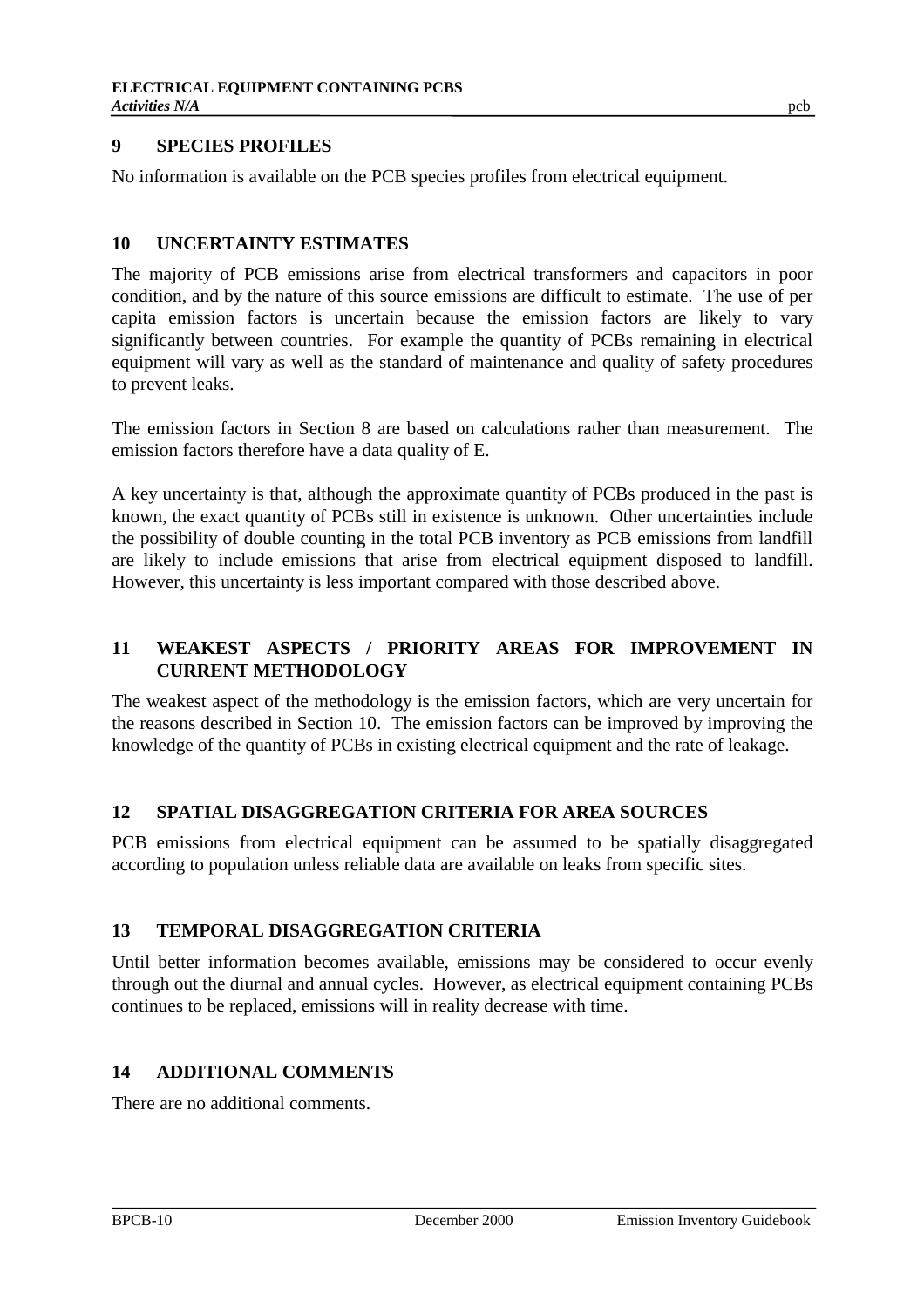## **15 SUPPLEMENTARY DOCUMENTS**

Supplementary documents are not required.

## **16 VERIFICATION PROCEDURES**

Verification procedures are in line with the priority requirements for improvement described in section 11, i.e. improved knowledge of the quantity of PCBs in existing electrical equipment and the rate of leakage is required to verify the emission factors. In addition, the research into the variation in leakage between countries could verify whether the use of per capita emission factors is reliable.

## **17 REFERENCES**

APARG (1995) Report on the Abatement of Toxic Organic Micropollutants (TOMPs) from Stationary Sources. Air Pollution Abatement Review Group, DoE, UK. Available from National Environmental Technology Centre, Culham, Abingdon, Oxfordshire, OX14 3DB, UK.

Berdowski JJM, Veldt C, Baas J, Bloos JPJ and Klein AE (1995) Technical Paper to the OSPARCOM-HELCOM-UNECE Emission Inventory of Heavy Metals and Persistent Organic Pollutants. TNO-report, TNO-MEP-R 95/247, Delft, the Netherlands.

Berdowski JJM, Baas J, Bloos JPJ, Visschedijk AJH and Zandveld PYJ (1997) The European emission inventory of heavy metals and persistent organic pollutants. Umweltforschungsplan des Bundesministers fur Umwelt, Naturschutz und Reaktorsicherheit. Luftreinhaltung. Forschungsbericht 104 02 672/03, Berlin.

Dobson S and van Esch GJ (1993) Environmental Health Criteria 140: Polychlorinated Biphenyls and Terphenyls, 2d ed. World Health Organization, International Programme on Chemical Sately (IPCS), Geneva, Switzerland.

Gulevich A, Kireev A (1981) Power capacitor production. 4th ed. Moscow. (in Russian).

Harrad SJ, Sewart AS, Alcock R, Boumphrey R, Burnett V, Duarte-Davidson R, Halsall C, Sanders G, Waterhouse K, Wild S R and Jones K C (1993) Polychlorinated Biphenyls (PCBs) in the British Environment : Sinks, Sources and Temporal Trends.

Holoubek I, Caslavsky J, Nondek L et al. (1993) Compilation of Emission Factors for Persistent Organic Pollutants. A Case Study of Emission Estimates in the Czech and Slovak Republics.

Kakareka S., Loginov V., Kukharchyk T., Khomich V. et. al. (2000) Study for Evaluation of Emission Factors of Selected POPs from Main Activities of the CIS Countries. Belarusian Contribution into EMEP. Annual Report 1999. IPNRUE - MSC-East. Minsk - Moscow.

Koritsky J et. al (Ed) (1986) Guide on electrotechnic materials: Vol. 1, 3d ed. Moscow. (in Russian).

Neumeier, G (1988) Presented at the Subregional Awareness raising Workshop on Persistent Organic Pollutants (POPs), Kranjska Gora, Slovenia, May 1998: The technical life-cycle of PCBs.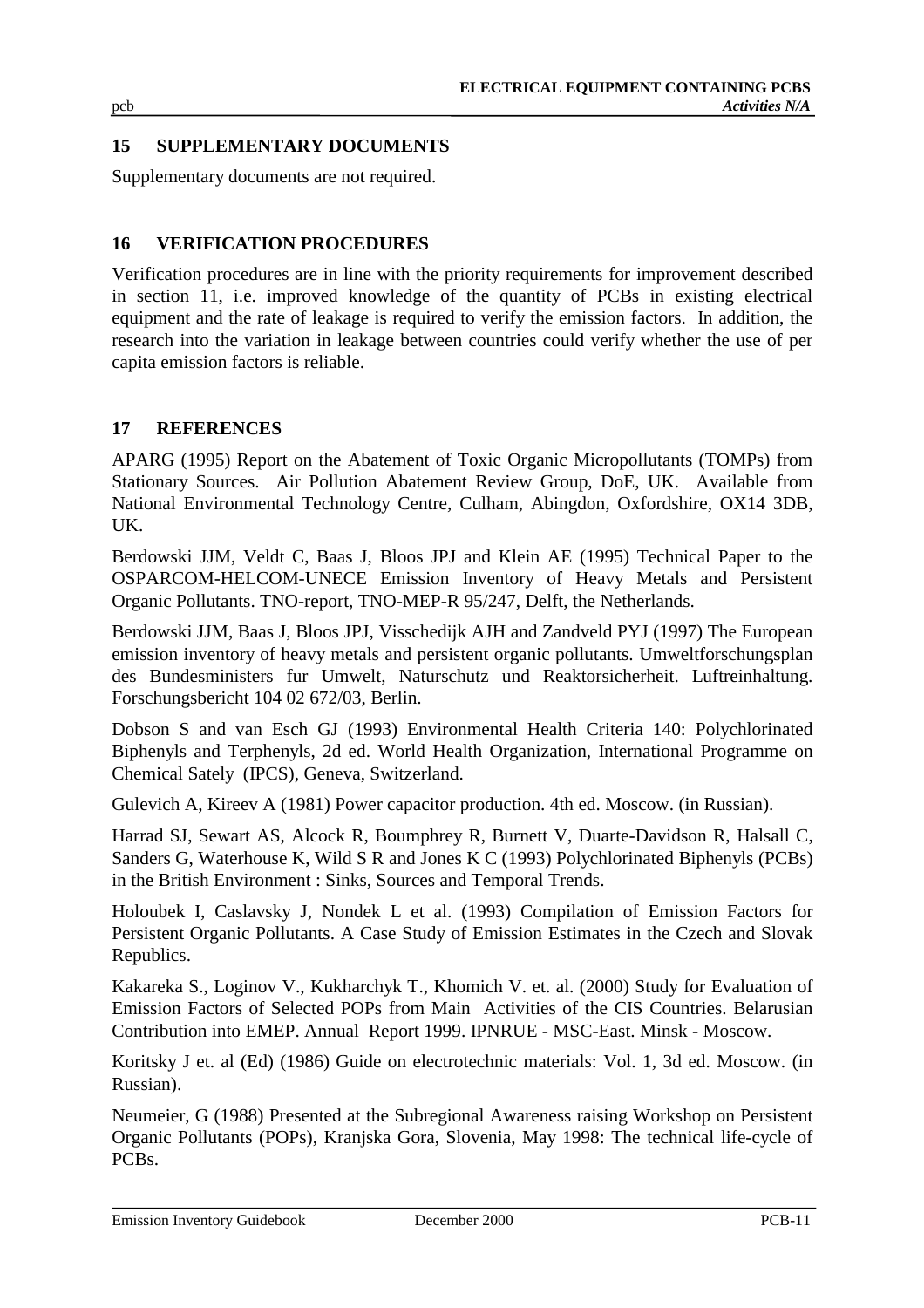Shakhnovich M (1972) Synthetic liquids for electric devices. Moscow. (in Russian).

UNEP Chemical (1999) Guidelines for the Identification of PCBs and Materials Containing PCBs. First Issue.

USEPA (1987) Locating and Estimating Air Emissions from Sources of Polychlorinated Biphenyls (PCB). US EPA-450/4-84-007n.

## **18 BIBLIOGRAPHY**

UNECE Protocol to the Convention on Long-Range Transboundary Air Pollution on Persistent Organic Pollutants (POPs), 1998. Available from UNECE, Geneva.

#### **19 RELEASE VERSION, DATE AND SOURCE**

| Version: | 1.1                                                                                                |
|----------|----------------------------------------------------------------------------------------------------|
| Date:    | April 2000                                                                                         |
| Source:  | M J Wenborn<br><b>AEA</b> Technology Environment<br>United Kingdom                                 |
|          | Dr. Tamara Kukharchyk, Sergey Kakareka<br><b>Belarussian Academy of Sciences</b><br><b>Belarus</b> |
|          | J M Pacyna<br>Norwegian Institute of Air Research (NILU)<br>Norway                                 |